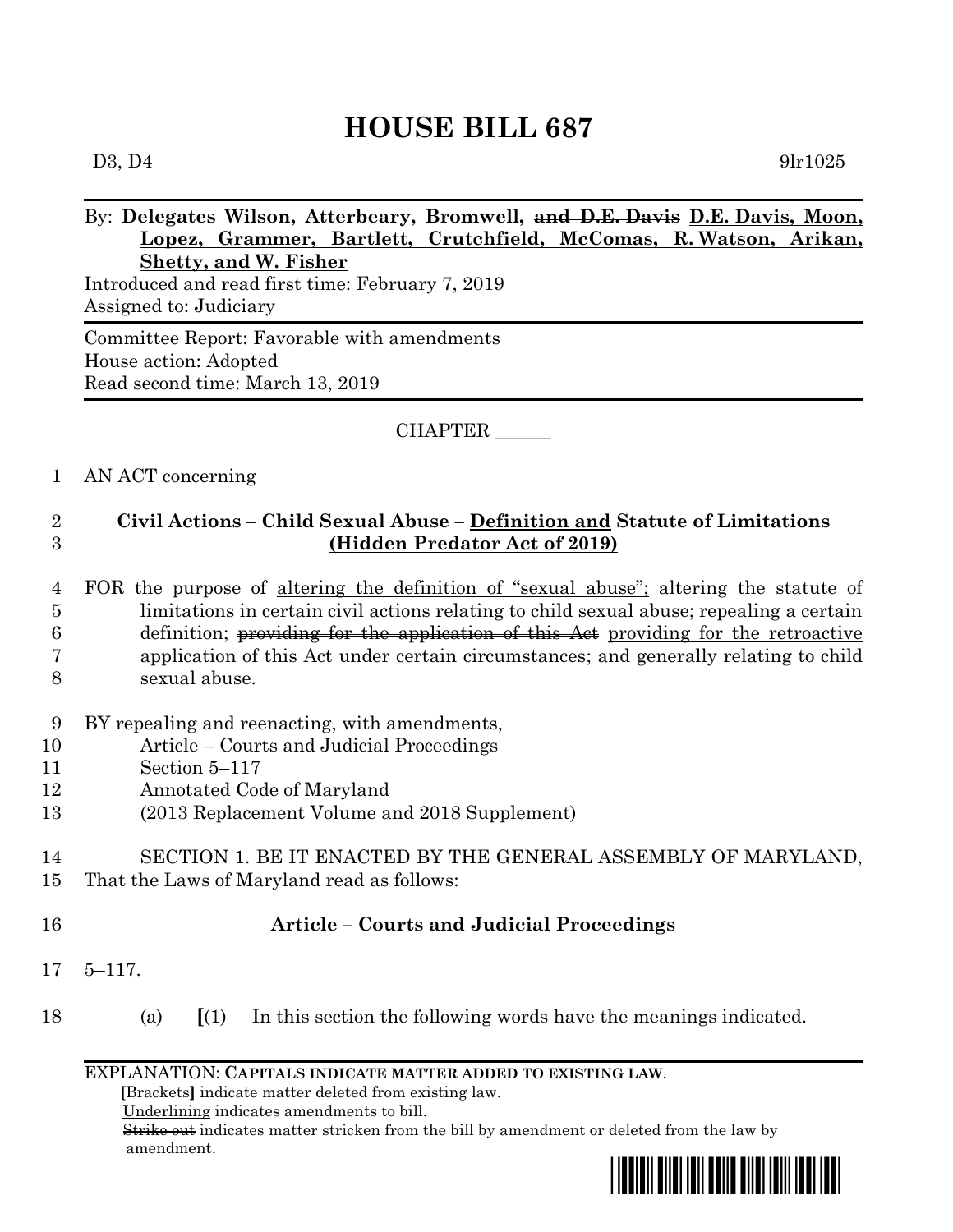#### **HOUSE BILL 687**

 (2) "Alleged perpetrator" means the individual alleged to have committed the specific incident or incidents of sexual abuse that serve as the basis of an action under this section.

 (3) "Sexual**] IN THIS SECTION, "SEXUAL** abuse" has the meaning stated in § 5–701 of the Family Law Article **MEANS ANY ACT THAT INVOLVES:**

**(1) ALLOWING OR ENCOURAGING A CHILD TO ENGAGE IN:**

 **(I) OBSCENE PHOTOGRAPHY, FILMS, POSES, OR SIMILAR ACTIVITY;**

 **(II) PORNOGRAPHIC PHOTOGRAPHY, FILMS, POSES, OR SIMILAR ACTIVITY; OR**

- **(III) PROSTITUTION;**
- **(2) INCEST;**
- **(3) RAPE;**
- **(4) SEXUAL OFFENSE IN ANY DEGREE;**
- **(5) SODOMY; OR**
- **(6) UNNATURAL OR PERVERTED SEXUAL PRACTICES**.

 (b) An action for damages arising out of an alleged incident or incidents of sexual abuse that occurred while the victim was a minor **[**shall be filed:

- (1) At any time before the victim reaches the age of majority; or
- (2) Subject to subsections (c) and (d) of this section, within the later of:
- (i) 20 years after the date that the victim reaches the age of majority; or

23 (ii) 3 years after the date that the defendant is convicted of a crime relating to the alleged incident or incidents under:

1. § 3–602 of the Criminal Law Article; or

 2. The laws of another state or the United States that would be a crime under § 3–602 of the Criminal Law Article.